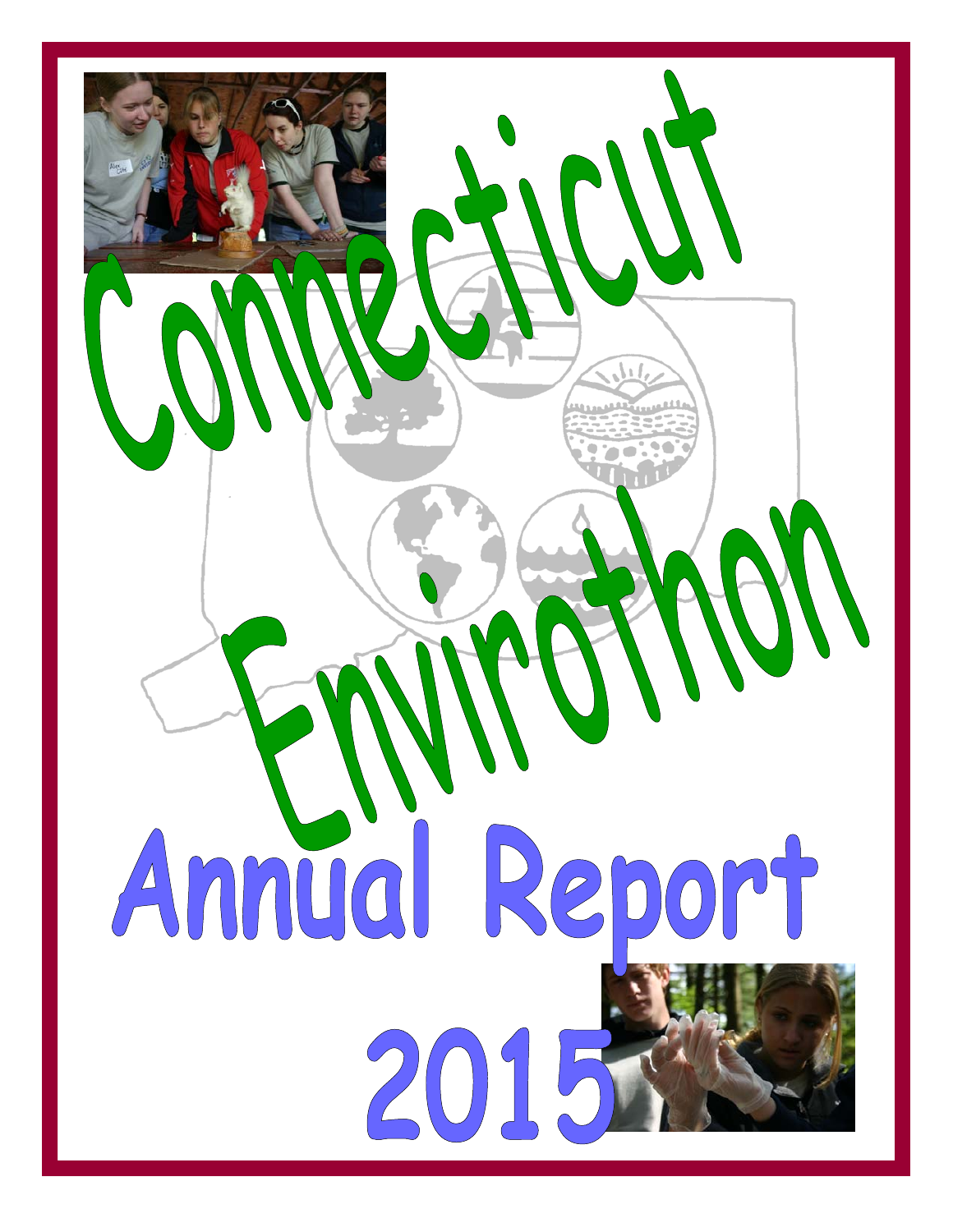# Connecticut Envirothon 2015 Annual Report



## The 24th Connecticut Natural Challenge!

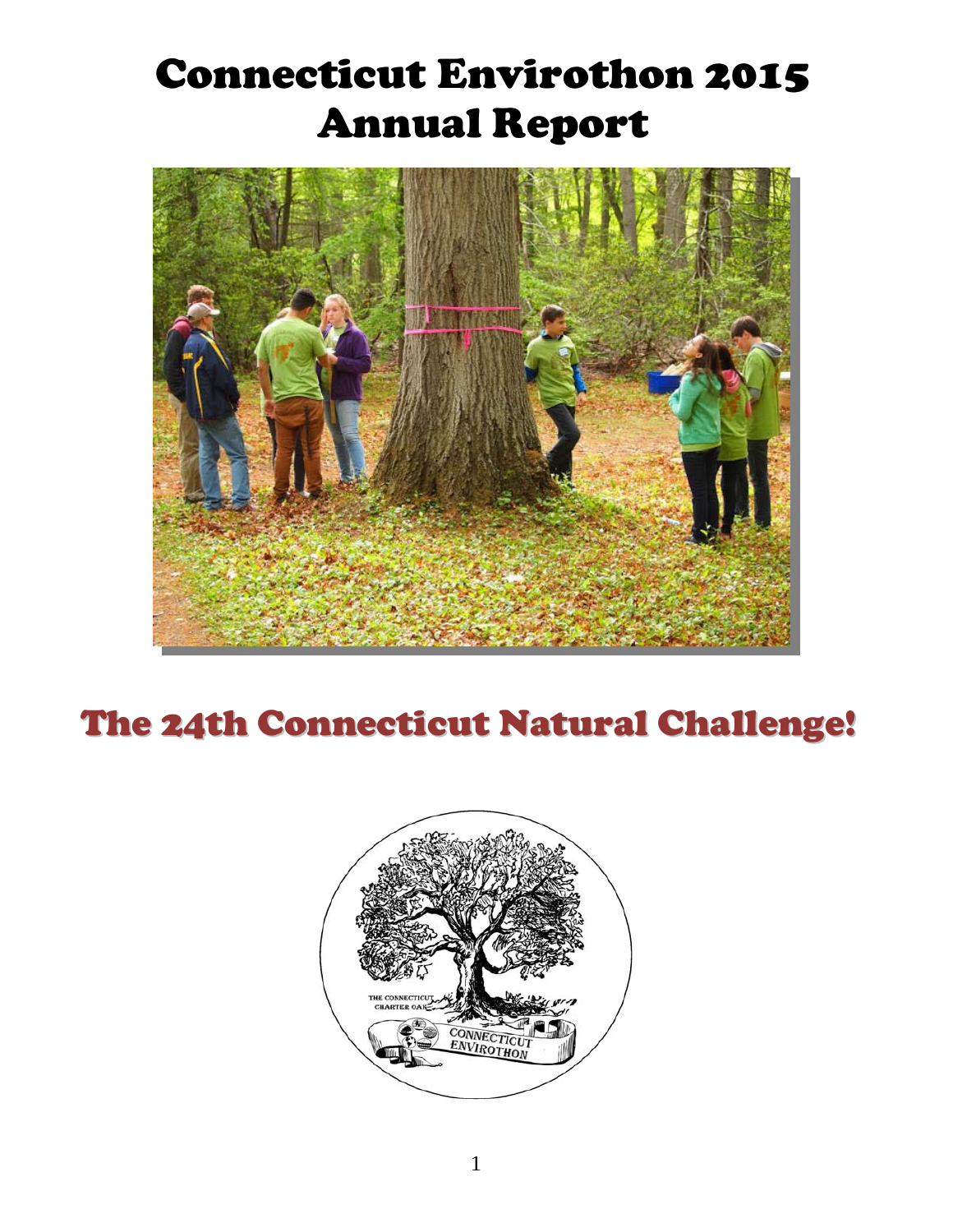## **Mission:**

The mission of the Envirothon is to promote environmental awareness, knowledge, and active personal stewardship among high school students through educational workshops and team competition. As part of the North American Envirothon program, the Connecticut Envirothon program began in 1992. The 2014-2015 year marked the 24th year of offering the program to Connecticut high school students.



### **Steering Committee:**

The Connecticut Envirothon Program is guided by a volunteer Steering Committee. This group consists of natural resource professionals from various federal, state and local agencies, and private environmental groups. There are monthly committee meetings and some of these meetings are held via conference call in an effort to reduce greenhouse gas emissions released due to member travel to meeting locations.

Teams are formed amongst the members of the Steering Committee for each of the Envirothon stations, which are: Soils, Forestry, Aquatics, Wildlife, and a rotating Current Issue (Urban Forestry). These station experts plan the curriculum and training workshops for each of the main subject areas. The station teams also prepare and administer the station exams on the day of the competition in May.

In addition to the main steering committee, there is an advisory committee that provides support and guidance to the program primarily through correspondence, financial support, and working at the competitive event and workshops. The advisory group can also take on new tasks at the request of the steering committee group. Members of the advisory group have been working on standardizing fundraising materials and also offer assistance to station teams and volunteer at the competitive event.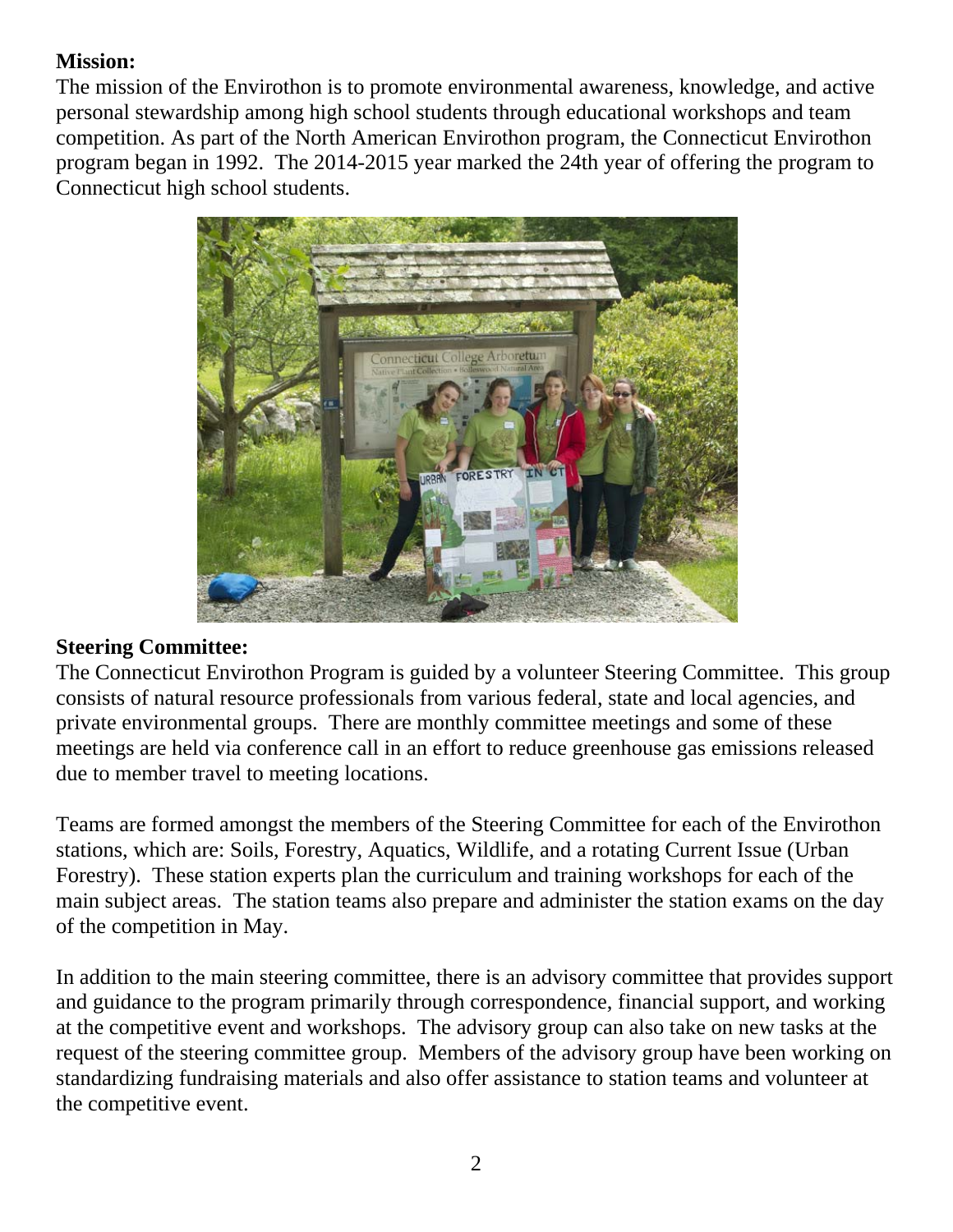A major reason for the success of the Connecticut Envirothon Program is because of the time and dedicated efforts of the following members of the Connecticut Envirothon Steering Committee (2014-2015):

| Lisa Krall<br>Chair          | <b>USDA NRCS</b>                                 |
|------------------------------|--------------------------------------------------|
| Kristen Ponak, Vice Chair    | <b>GEI</b> Consultants                           |
| Pam Huntley, Treasurer       | <b>USDA Forest Service (Retired)</b>             |
| Karen Nelson, Secretary      | Northwest CT Cons. District                      |
| <b>Kelly Starr</b>           | <b>CT River Coastal Cons. District</b>           |
| Barbara Kelly, Program Coord | <b>North Central Cons District</b>               |
| Peter Picone,                | <b>CT DEEP</b>                                   |
| Kim Bradley                  | <b>GEI</b> Consultants                           |
| Chris Sullivan,              | <b>CT DEEP</b>                                   |
| <b>Candace Bartholomew</b>   | <b>UCONN Coop Extension</b>                      |
| Ann Gygax                    | <b>Envirothon Advisor/Retired Educator</b>       |
| Jeff Folger                  | <b>North Central Cons District</b>               |
| <b>Scot Frost</b>            | <b>Hamilton Sunstrand</b>                        |
| Ann Hadley                   | <b>Middlesex Community College</b>               |
| Sean Hayden                  | <b>Northwest CT Cons District</b>                |
| Fred Johnson                 | <b>GEI</b> Consultants                           |
| Jean Laughman                | <b>Envirothon Advisor/Retired Educator</b>       |
| Jean Pillo                   | Eastern CT Cons. District                        |
| <b>Claire Foster</b>         | <b>CT DEEP</b>                                   |
| Jeremy Clark                 | <b>Consulting Forester</b>                       |
| Adam Maikshilo               | <b>USDA NRCS</b>                                 |
| Nancy Marek                  | <b>UConn Cooperative Extension Forester</b>      |
| Laura Rogers-Castro          | <b>CT DEEP</b>                                   |
| Joanna Shapiro               | <b>North Central Cons District</b>               |
| Denise Savageau              | <b>Southwest Cons. District</b>                  |
| Sarah Smith                  | <b>Envirothon Advisor/Retired Educator</b>       |
| Greg Watkins-Colwell         | <b>Yale Peabody Museum</b>                       |
| Carol Youell                 | <b>Metropolitan District Commission Forester</b> |
|                              |                                                  |

#### **Registration:**

Registration announcements are sent out to all CT schools by the end of August. Schools were encouraged to submit the registration form and entry fee of \$75.00. There are need based scholarships available for registration.

For the 2015 program year 43 schools registered (Table 1) to receive study materials, participate in the workshops and attend the field event. This list of schools included several new school registrations that participated at various levels throughout the academic year.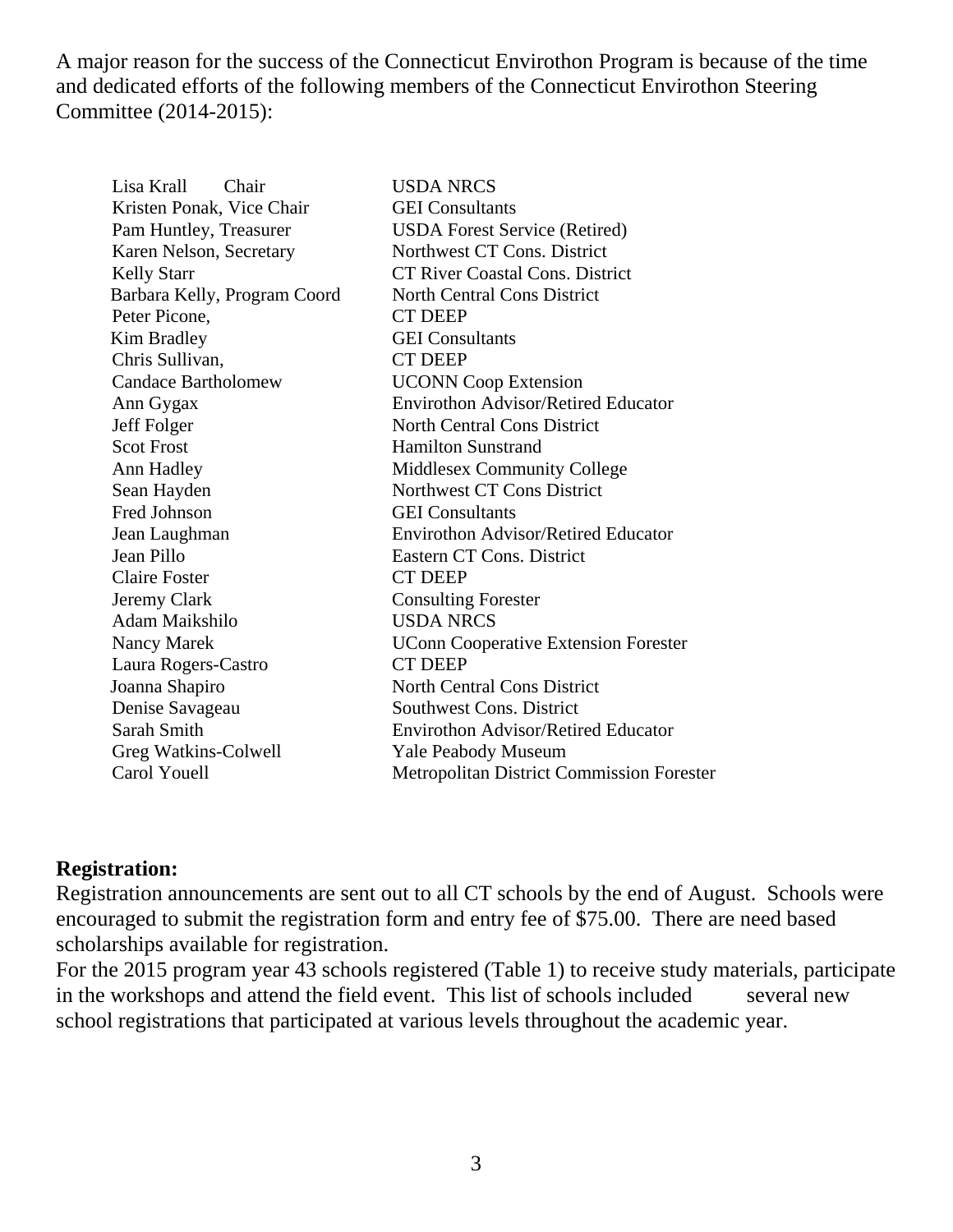#### **Table 1. Registered schools for the 2014-2015 CT Envirothon.**

Avon High School Bacon Academy Bolton High School Choate Rosemary Hall Coginchaug Regional High School Common Ground High School Team 1 & 2 Connecticut River Academy Crosby High School Team 1 & 2 East Catholic High School Ellington High School Fairchild Wheeler Inter District Magnet Campus Glastonbury High School Harvard H. Ellis Technical High School Housatonic Valley High School Housatonic Valley Agriscience Howell Cheney Technical High School James Hillhouse High School Killingly Agricultural Education Center Litchfield High School

Manchester High School Marvelwood School Team 1 & 2 Nonnewaug High School Northwestern Regional High School Norwich Free Academy Old Saybrook High School RHAM High School Team 1 & 2 Rockville High School Science & Technology High School Team 1 & 2 Simsbury High School The Sound School South Windsor High School Sport & Medical Sciences Academy Two Rivers Magnet High School Wamogo High School Wamogo High School Ag/FFA Waterford High School Woodstock Academy Xavier High School



### **Study Materials:**

All essential curriculum materials have been posted on the CT Envirothon website www.ctenvirothon.org , with each station team maintaining and updating their materials list through the webmaster. Materials provided from the stations range from journal articles to fact sheets, from weblinks to powerpoint files, and of course examples of previous exam questions and other study guides. Envirothon programs from other states have linked their station pages to the Connecticut webpage resources to assist their own teams in preparation. This fact alone is testament to the strength of the materials and training provided by the CT Envirothon Steering Committee members.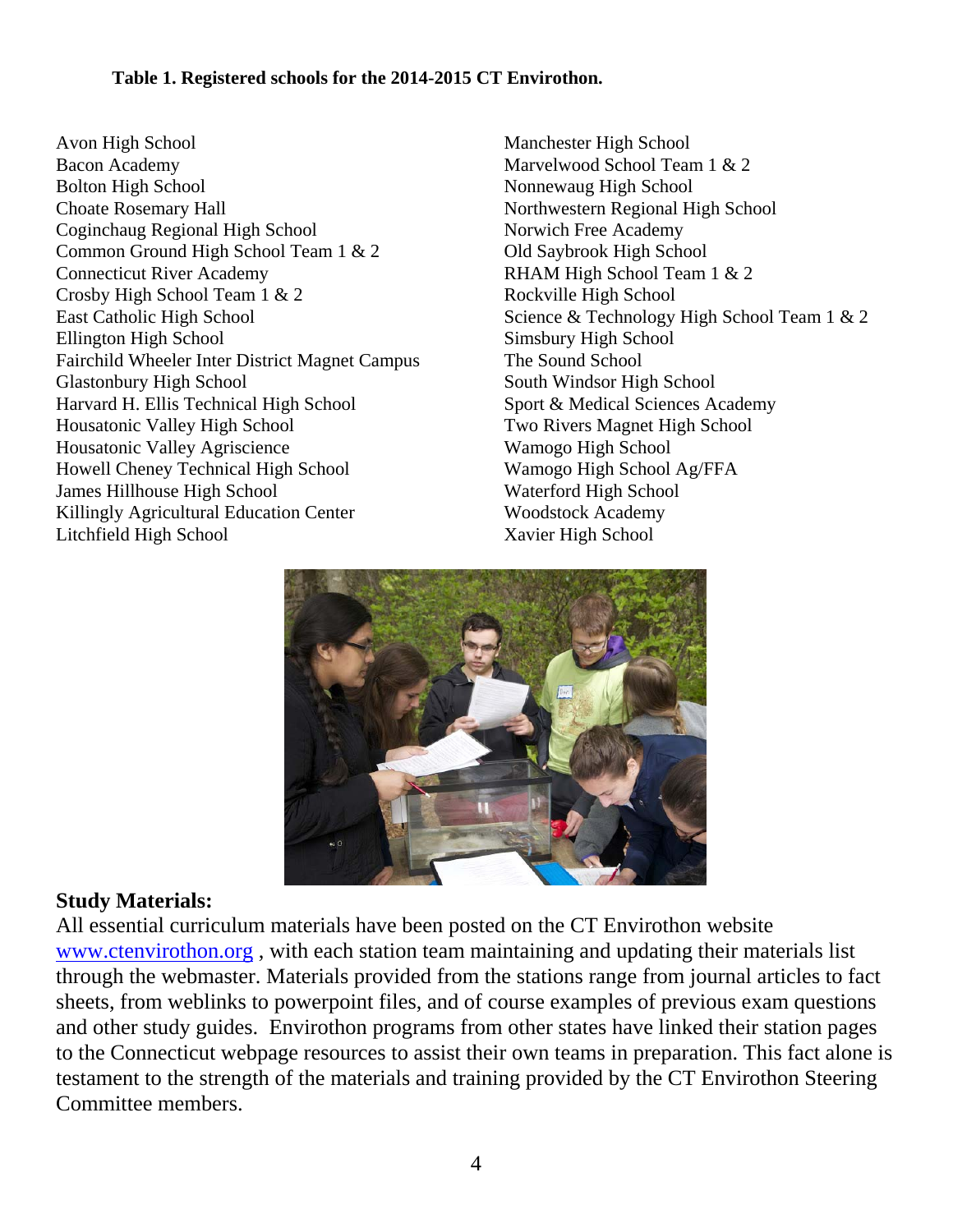#### **Workshops:**

The 2015 program included educational workshops for students and teachers of the Connecticut Envirothon throughout the school year. Four Saturday workshops covering the five subject areas and a teacher orientation were held during the academic year to supplement the study materials provided online. These training workshops give the participants insights to current conservation challenges in the five subject areas. The workshops provide great opportunities for the high school students to interact with the environmental/natural resource professionals and learn not only the facts but discuss career and college opportunities.

**Teacher Workshop-** September 23, 2014 (Tuesday)- Advisor Orientation from 4:00 PM to 6:00

PM at the Metropolitan District Commission Training Facility in Hartford, CT

 Advisor Orientation was held from 4:00 to 6:00 pm with dinner. Chairperson Lisa Krall introduced the CT Envirothon Steering Committee that was present and station leaders. This session was an evening workshop that presented a program overview for each of the participating school advisors. Each of the station teams gave



presentation of their materials and highlighted any new information distributed for the 2014-2015 academic year. The upcoming training workshop dates and locations were also highlighted for attendees. Teachers enjoyed a buffet dinner and new advisors connected with experienced advisors for assistance and pointers on running a successful Envirothon team.



**Soils Workshop -** September 27, 2014 (Saturday)- Soils Workshop - Tolland County Agricultural Center in Vernon, CT. 127 students and 31 teachers and parents representing 25 Connecticut high schools attended. Lectures on basic soil properties, sustainable agriculture and soil health preceded breakout sessions where students tried out identifying texture and color; learned about map reading, aerial photography, and soil web applications; participated in a mock soils exam at the soil pit;

watched a demonstration of the rainfall simulator; and learned about micro-green production at the center by a program that focuses on training adults with developmental disabilities. Helpers at the workshop included NRCS employees, University faculty, retired Envirothon coaches, and CT NRCS Earth Team Volunteers. Even with the large numbers, the students' dedication to learning insured that all came away with new knowledge and hands-on experience.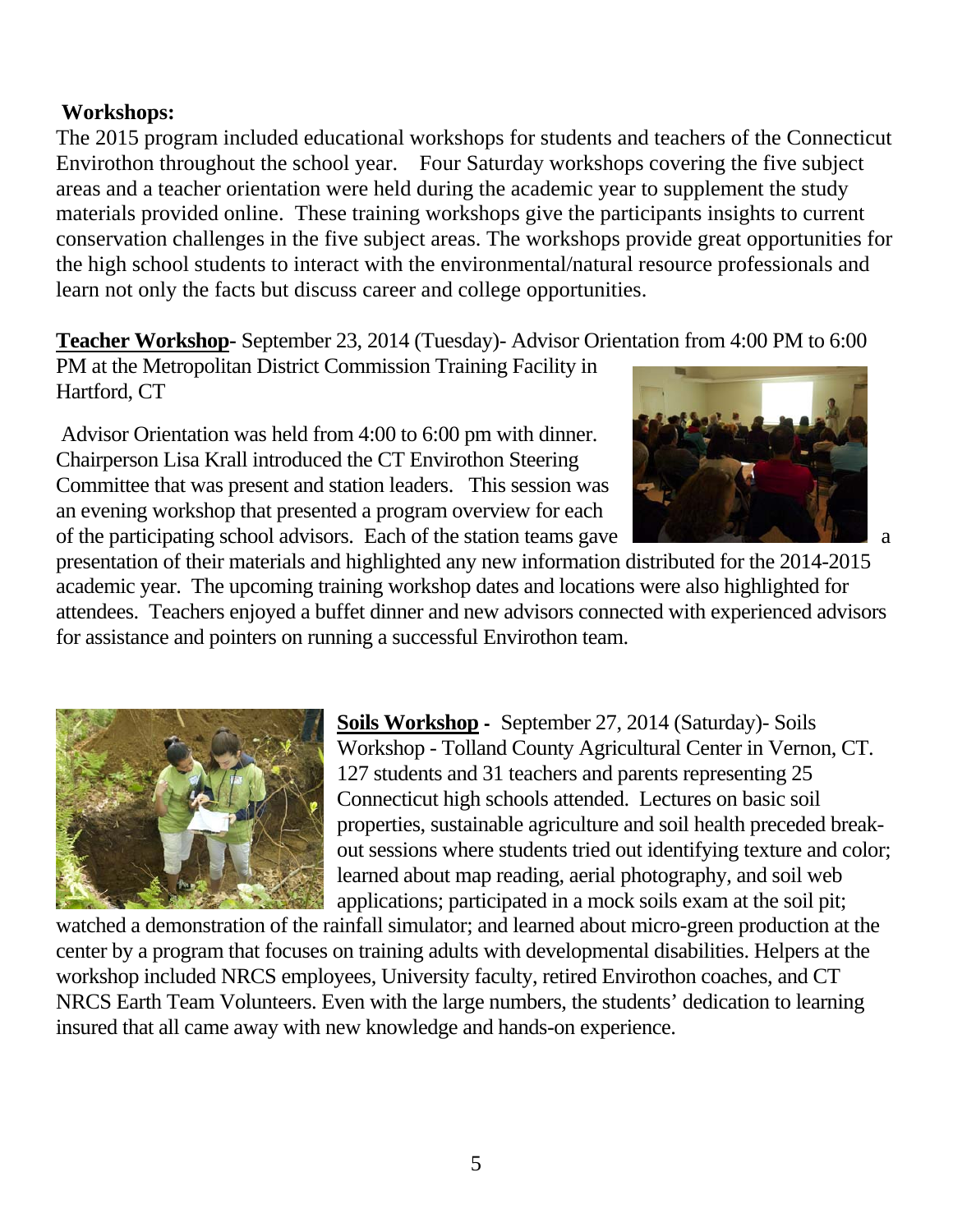**Forestry and Current Issue Workshop -** October 18, 2014 at Sessions Woods Wildlife Management Center, Burlington, CT. This year the Forestry and Current Issue workshop were combined for a full day of learning on many topics pertaining to both Forestry and Urban

Forestry. Over 160 students, mentors and volunteers attended. The welcome and introductions were made by Claire Foster, from the Connecticut DEEP. The day began with a presentation on "What is a Tree?" given by Jeff Ward, Chief Scientist from the CT Agricultural Experiment Station. Next, Tom Worthley, UCONN Assistant Professor and Chris Donnelly, Urban Forestry Coordinator with the CT DEEP gave a presentation comparing Traditional and Urban Forestry.



 Once the indoor presentations were completed the students moved outside. The field exercises focused on hands on instruction and practice with Pacing, Tree Measurements, Tree Identification and Forest Management, with an emphasis on urban forestry tree assessments. The following foresters, tree wardens, and forestry experts assisted with the field portion of the program: Joseph Barsky, Kirk Blanchard, Jeremy Clark, Chris Donnelly, Mike Gaines, Jim Govoni, John Hass, Andy Hubbard, Tony Mitchell, Dennis Panu, Scott Rogers, Annie Shutts, Jeff Ward, and Carol Youell.

After the morning field sessions, everyone enjoyed box lunches made possible by the generosity of the CT Tree Wardens' Association before moving into the afternoon session. Charmaine Craig, the Director of Community Involvement with Knox, gave a presentation on the importance of community involvement in urban forestry. Her presentation was followed by two breakout sessions: the first on Tree Benefits and Products, led by Tom Worthley from UCONN and the second on Tree Health, Conditions, and Concerns, led by Chris Donnelly from CT DEEP. The day concluded with a presentation on Forest Management Plans given by Hannah Reichle, recent UCONN Natural Resources graduate and CT Envirothon alumna. At the end of the workshop foresters were available to answer additional questions and provide guidance for students and teachers who wanted to practice and improve their forestry skills.

**Aquatics Workshop -** January 17, 2015 at Connecticut River Academy in East Hartford. Twenty-seven high schools were in attendance, including 127 students and a total of over 160 participants counting instructors involved, based on sign in information. The combination of

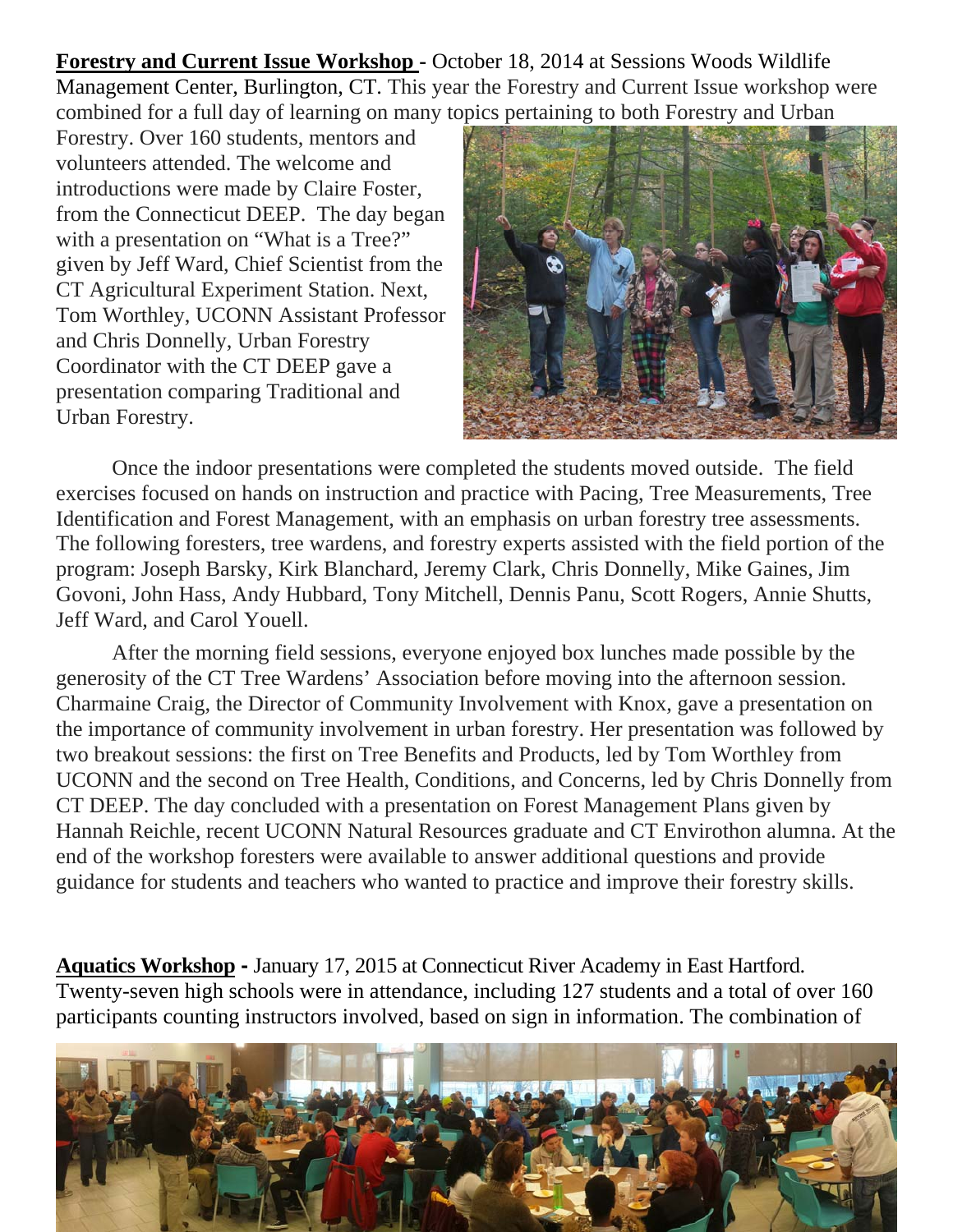support from Goodwin College and the Connecticut River Academy, including all of the volunteers from both groups, made for a highly successful day. For the first time, the Aquatics Workshop held a total of ten training sessions, with five concurrent workshops over two session periods. Representatives from UCONN, CTDEEP, Yale-Peabody, CAES, NOAA NMFS, The Maritime Aquarium, GEI Consultants, and Goodwin College instructed and challenged students in subject areas including non-point source pollution to wetlands, watershed dynamics, identification of fish,

amphibians, invertebrates, aquatic invasive plants, as well as introduced concepts in aquatic sampling techniques and forms of equipment. Evaluation forms the students and instructors were asked to fill out following the session and independent feedback demonstrated that all involved were very satisfied with the workshop.

**Wildlife Workshop** – March 7, 2015 at Session Woods WMA, Burlington, CT

The wildlife training workshop had several concurrent activities for the student teams. Students had six wildlife-related talks to choose from and attend. Session topics included: "Connecticut's Wildlife Challenges and Opportunities: Wildlife Habitat Quantity versus Quality" by Peter Picone (DEEP Wildlife Biologist); "Deer Ecology and Management in Connecticut" by Howard Kilpatrick (DEEP Wildlife Biologist) ; "Creating Rain Gardens With



Native Plants: Multiple Environmental Benefits" by Kyle Turoczi (Soil Scientist) and Lisa Turoczi (Landscape Architect); "Chimney Swifts in Connecticut; Can You Make A Difference" by Shannon Kearney-McGee (DEEP Avian Population Analyst); "Songbird Capture and Banding Techniques" by Laurie Fortin (DEEP Biologist); "Identifying Furbearer Skulls" by Edmund Smith (Educator at CREC Two Rivers Magnet School; "Identifying Furbearers" by Laura Rogers-Castro (DEEP Environmental Analyst/Natural Resource Educator); Following the workshop sessions, there was a quiz of exhibits that were spaced around the education center. After a 40 minute walkthrough, the group reassembled to go over the answers to the specimens included in the quiz.

 There were 120 students/advisors in attendance. Friends of Sessions Woods, Incorporated sponsored (grant for \$250) morning refreshments which included juices, bagels, coffee, hot chocolate, and tea.

### **Field Event:**

(May 21, 2015) The full-day field event was held at The Arboretum at Connecticut College in New London, CT. Working with property staff and station leaders the five station exam areas were spaced out around the Arboretum property. Thirty-seven schools assembled 52 teams and

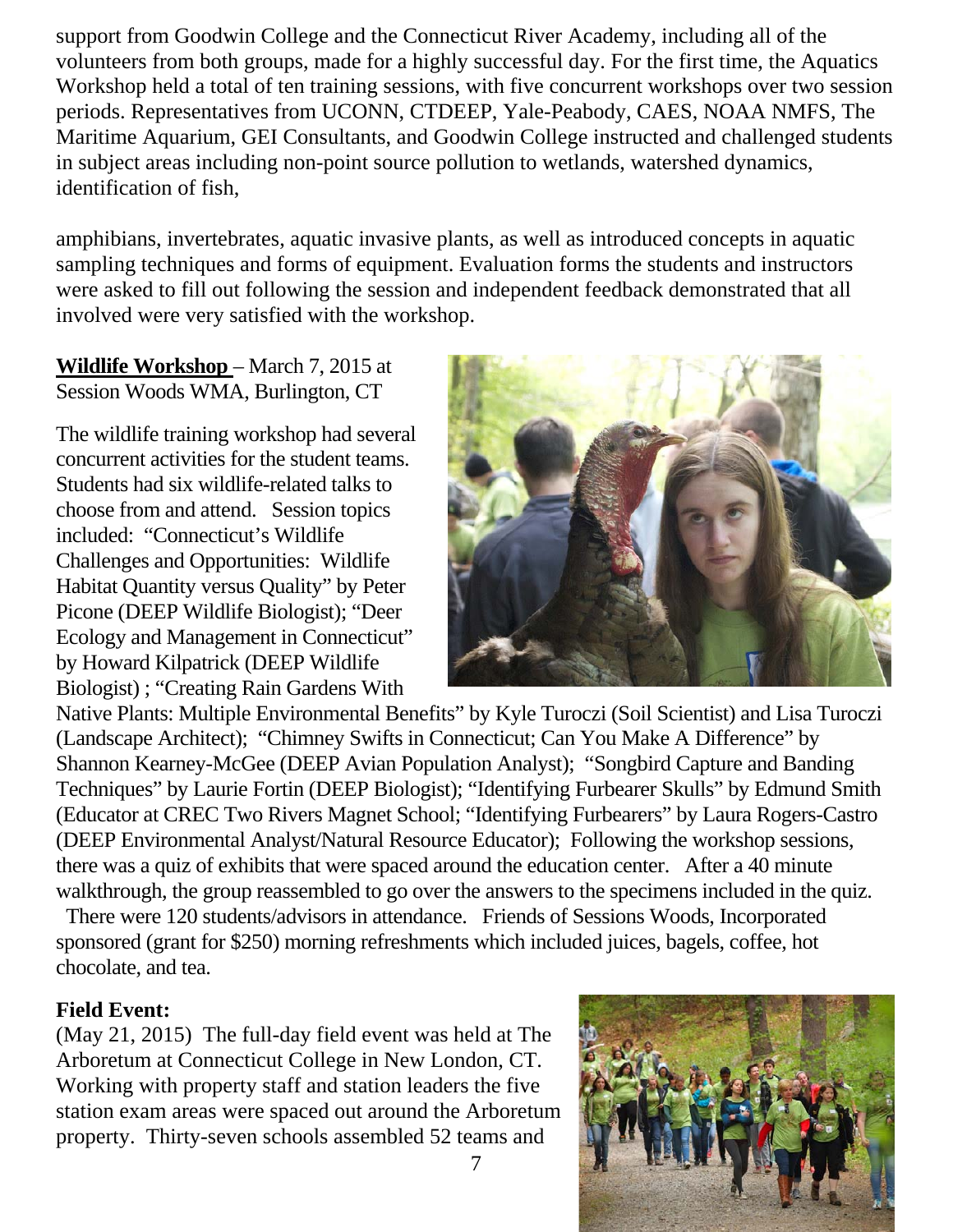over 250 students participated in the competition. There were nine "wild card teams" comprised of alternates from participating schools which allows more students to be exposed to the process of the event and show their knowledge. Advisors from the participating teams attended a three hour workshop about Invasive Species (the 2016 Current Issue). Donna Ellis, from the University of Connecticut (and co-chair of the Connecticut Invasive Plant Working Group) spoke and provided live specimens to ID. The Advisors then were given a tour of the Arboretum by Conn College Staff.

Student teams arrived in buses and vans and were guided to the registration table to get their tshirts, information packet and oral presentation numbers. Everyone assembled in the grass amphitheater for the opening ceremonies and distribution into exam groups.

Each of the stations featured a written exam for the student teams to complete in a collaborative manner. Each station included some hands-on component to their exam questions, ranging from fish identification to measuring board feet of a tree; these tasks challenged the teams on many levels. After the competition, all participants and volunteers enjoyed a BBQ luncheon in at the picnic facilities. Teams relaxed on the grass and at tables while enjoying the weather. This allowed time for decompressing after a mentally taxing morning. A raffle was conducted comprised of several donated items for the students while the exam scores were being tabulated for final tallies.

Once team totals were finalized by the grading volunteers, the teams reassembled at the Amphitheater to await their scores and accompanying awards. First place was award to Coginchaug Regional High School; 2nd Place: Housatonic Valley Agriscience and 3rd Place: Housatonic High School School.

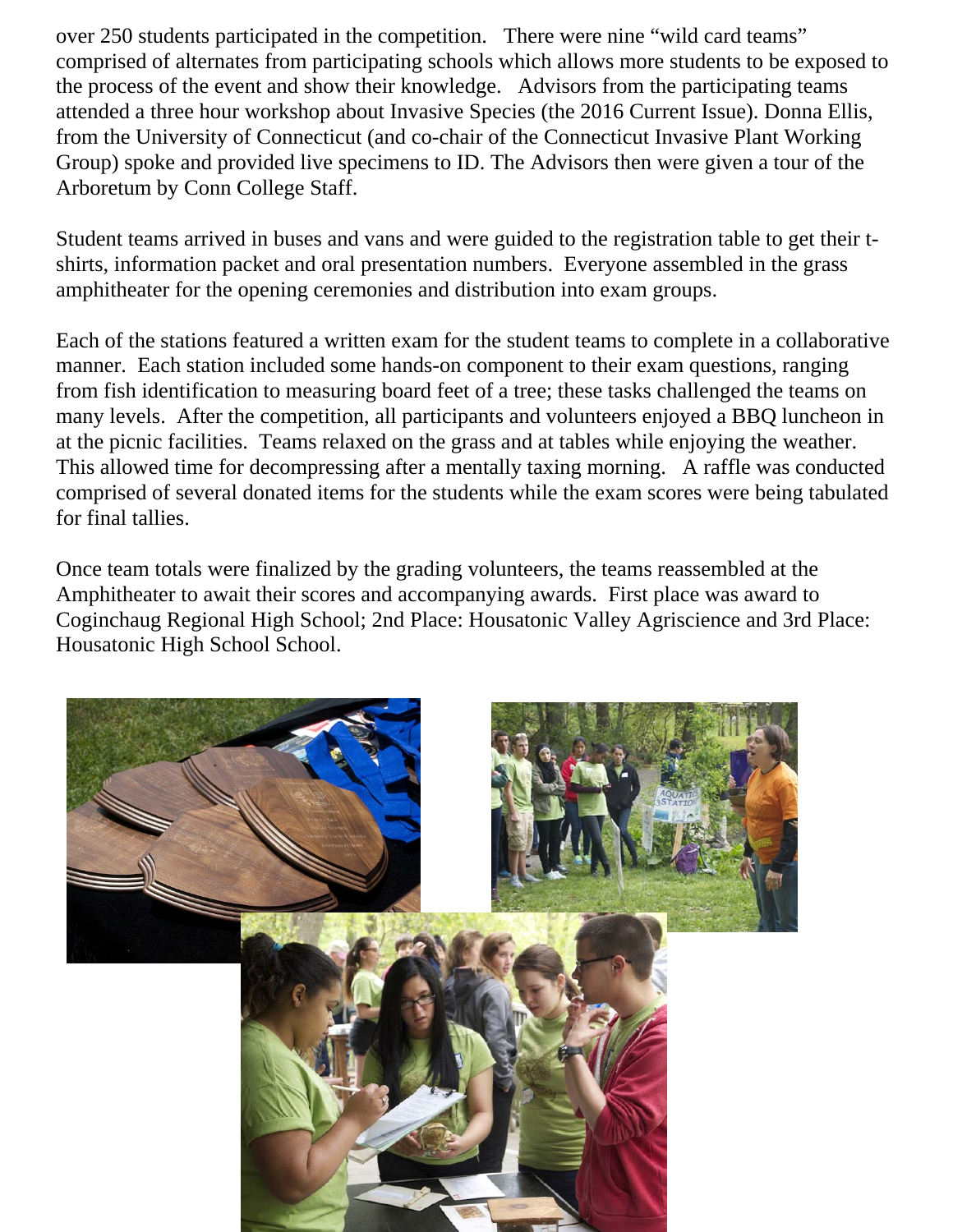## **National Event and National Steering Committee:**

The student team from Coginchaug Regional High School in Durham, CT attended the North America Envirothon in Springfield Missouri in from July 27 to August 2, 2015. They, along with students from 45 States, 6 Canadian Provinces and 1 Territory competed in the 27<sup>th</sup> International Event. They were accompanied by their Teacher/Advisor, Susan Michael, and Chaperone, Kevin Charrette. The Connecticut team ably represented our State by placing 15<sup>th</sup> out of 52 competing teams. We thank them and their teacher for their dedication and effort.

The Connecticut Envirothon continues to support the North American Envirothon program. The North American Envirothon merged with the National Conservation Foundation, a nonprofit, fundraising entity of the National Association of Conservation Districts to facilitate fund raising efforts to continue the program.

Connecticut Steering Committee member, Jeff Folger has been appointed to the National Operating Committee which is charged with developing policies and procedures for the national organization as well as assisting in the operation of the summer competition. Jeff attended the winter meeting in New Orleans, LA, and the summer national event in Springfield, Missouri, as well as assisting the Coginchaug team with registration and travel arrangements.

Connecticut received a \$2000.00 Diversity Grant from the USDA Forest Service to assist under served schools to attend Connecticut Envirothon events.

Connecticut received a \$5000.00 Educational Grant from the USDA Natural Resources Conservation Service to assist in program operations.

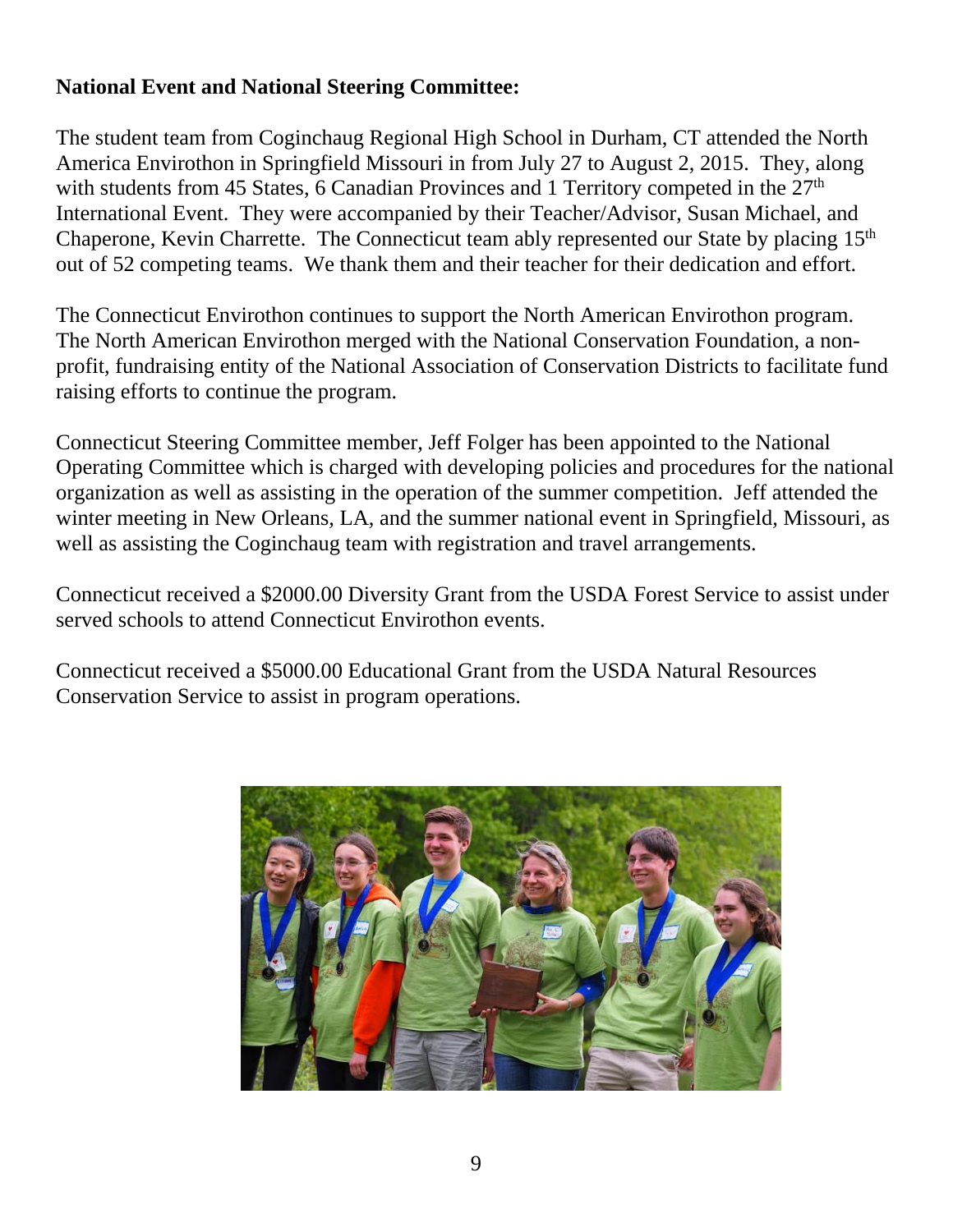## THANK YOU!

We would like to thank the following organizations and individuals who contributed cash, inkind, or material donations to the 2015 Connecticut Envirothon program:

#### **AGENCY SPONSORS**

Connecticut Council on Soil and Water Conservation Connecticut Association of Soil & Water Conservation Districts Connecticut Department of Energy & Environmental Protection USDA Natural Resources Conservation Service Society of Soil Scientists of Southern New England UCONN Cooperative Extension System USDA Forest Service Connecticut's Five Conservation Districts Yale Peabody Museum of Natural History Connecticut Chapter of the Society of American Foresters Tree Warden's Association of Connecticut Connecticut College Arboretum Friends of Sessions Woods

#### **CORPORATE SPONSORS**

GEI Consultants Metropolitan District Commission The Country Butcher UTC Aerospace Systems Connecticut Water Co. Environmental Professionals of Connecticut Rockville Bank Foundation Tolland County Agricultural Center Hartford County Extension Council

#### **Financial Report:**

The Connecticut Envirothon program was financed through donations from private corporations and public organizations. Donations were used to purchase materials for study notebooks and workshops; T-shirts for the field day; food and refreshments for the field day and workshops; membership and registration to the National Envirothon; travel to the national competition and annual national meeting.

A proposed budget for 2015 was developed and approved by the Steering Committee at the beginning of the academic year. Both the proposed budget and actual expenditures are included on the following pages.